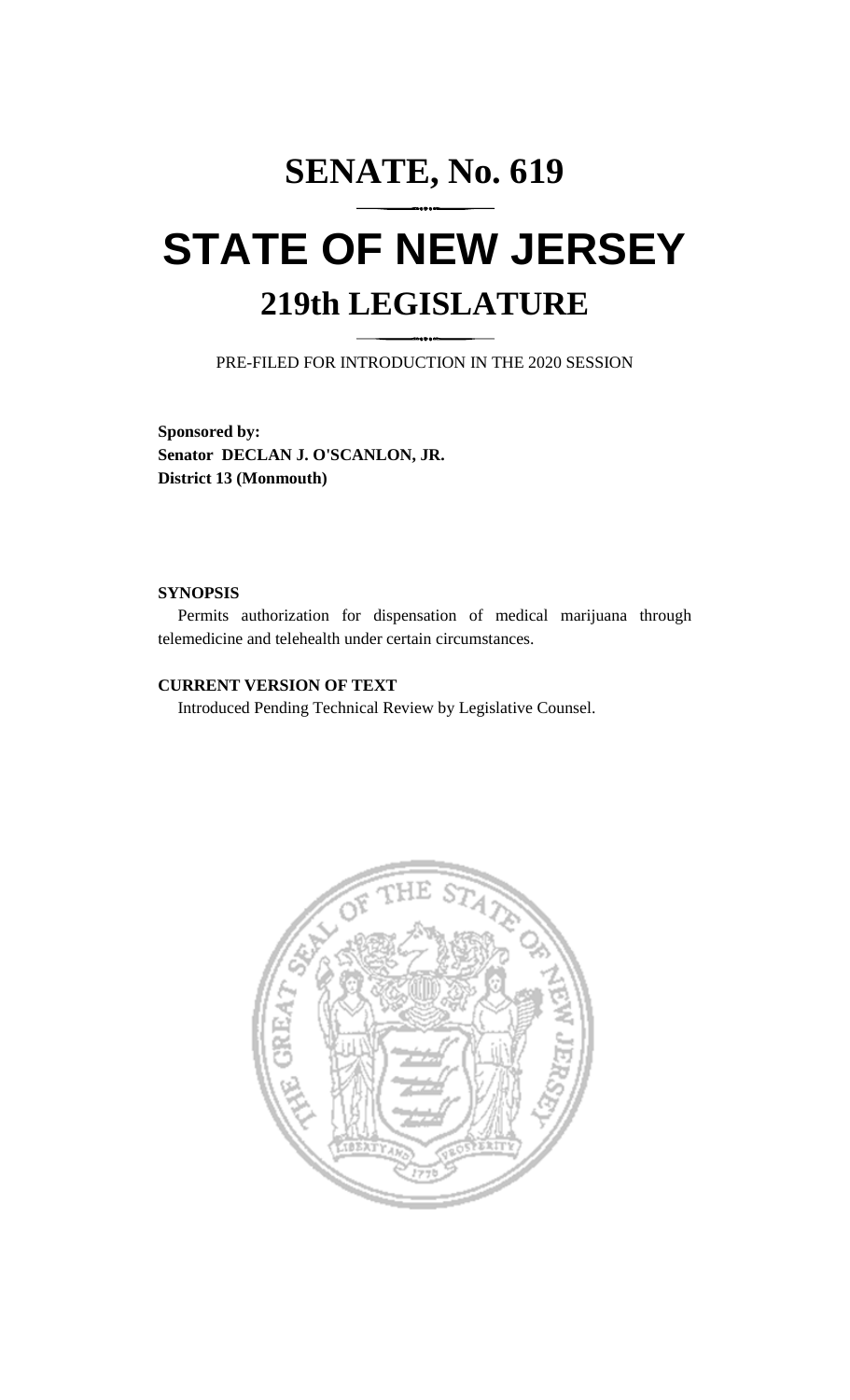$\mathcal{D}_{\mathcal{L}}$ 

 **AN ACT** concerning medical cannabis and amending P.L.2019, c.153 and P.L.2009, c.307. **BE IT ENACTED** *by the Senate and General Assembly of the State of New Jersey:* 1. Section 5 of P.L.2019, c.153 (C.24:6I-5.1) is amended to read as follows: 5. a. A health care practitioner shall not be required to be listed publicly in any medical cannabis practitioner registry as a condition of authorizing patients for the medical use of cannabis. b. No authorization for the medical use of cannabis may be issued by a health care practitioner to the practitioner's own self or to a member of the practitioner's immediate family. c. The commission shall establish a process to allow medical cannabis to be dispensed to a patient who has been authorized for the medical use of cannabis and who has initiated the process of registering with the commission pursuant to section 4 of P.L.2009, c.307 (C.24:6I-4), but whose registration has not been completed or subject to other final action by the commission. A patient may be dispensed medical cannabis in quantities of up to a two-week supply during the pendency of the patient's registration, after which time the patient may be dispensed medical cannabis in an amount consistent with the requirements of section 10 of P.L.2009, c.307 (C.24:6I-10). The commission shall impose such restrictions on access to medical cannabis pursuant to this subsection as shall be necessary to protect against fraud, abuse, and diversion. 28 d. For 270 days following the date of enactment of P.L. c. (C. ) (pending before the Legislature as this bill), a health care practitioner may authorize a patient who is a child, resident of a long-term care facility, developmentally disabled, terminally ill, receiving hospice care, or housebound as certified by the patient's physician, for the medical use of cannabis in the course of the health care practitioner's practice of telemedicine or telehealth. Following the 270 day period after the date of enactment of P.L. ,  $36 \quad \text{c.} \quad \text{(C.)} \quad \text{(pending before the Legislature as this bill)}, \text{a health}$  care practitioner may authorize any patient for the medical use of cannabis in the course of the health care practitioner's practice of 39 telemedicine or telehealth, provided that, and except in the case of a patient who is a child, developmentally disabled, terminally ill, 41 receiving hospice care, or housebound, the patient has had at least one previous in-office visit with the health care practitioner prior to the patient's authorization for the medical use of cannabis.

**Matter underlined thus is new matter.**

**EXPLANATION – Matter enclosed in bold-faced brackets [thus] in the above bill is not enacted and is intended to be omitted in the law.**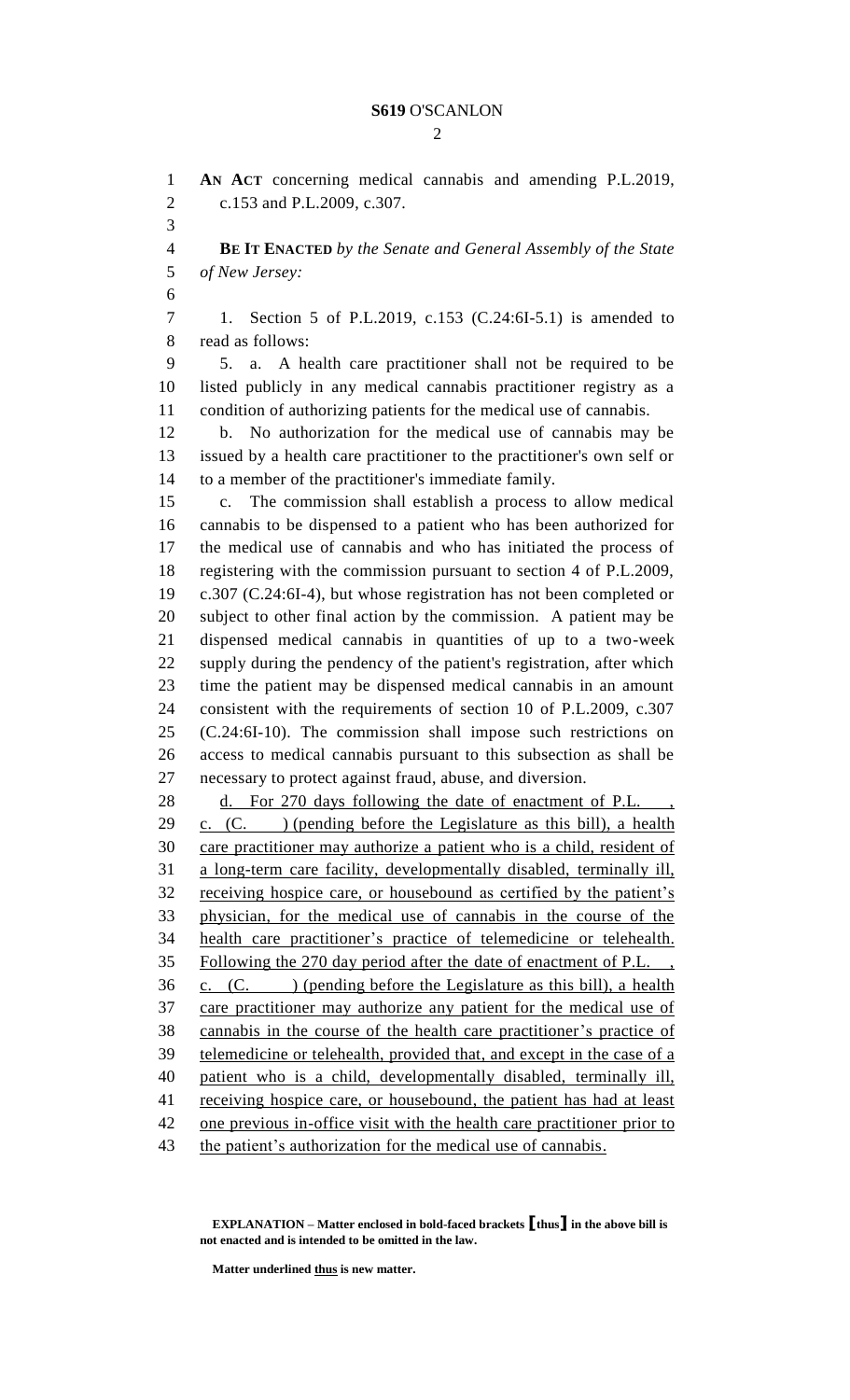## **S619** O'SCANLON

1 As used in this subsection, "telehealth" and "telemedicine" shall have the same meaning as is provided in section 1 of P.L.2017, 3 c.117 (C.45:1-61). (cf: P.L.2019, c.153, s.5) 2. Section 10 of P.L.2009, c.307 (C.24:6I-10) is amended to read as follows: 10. a. A health care practitioner shall provide written instructions for a registered qualifying patient or the patient's designated caregiver, or an institutional caregiver acting on behalf of the patient, to present to a medical cannabis dispensary or a clinical registrant concerning the total amount of usable cannabis that a patient may be dispensed, in weight, in a 30-day period, which amount shall not exceed the maximum amount that may be authorized for the patient pursuant to subsection f. of this section. b. A health care practitioner may issue multiple written instructions at one time authorizing the patient to receive a total of up to a one-year supply, provided that the following conditions are met: (1) Each separate set of instructions shall be issued for a legitimate medical purpose by the health care practitioner, as provided in P.L.2009, c.307 (C.24:6I-1 et al.); (2) Each separate set of instructions shall indicate the earliest date on which a dispensary or clinical registrant may dispense the cannabis, except for the first dispensation if it is to be filled immediately; and (3) The health care practitioner has determined that providing the patient with multiple instructions in this manner does not create an undue risk of diversion or abuse. c. A registered qualifying patient or the patient's designated caregiver, or an institutional caregiver acting on behalf of a qualifying patient, shall present verification of the patient's or caregiver's registration with the commission, as applicable, and these written instructions to any medical cannabis dispensary or clinical registrant at the time the patient or caregiver requests the dispensing or delivery of medical cannabis, which medical cannabis dispensary or clinical registrant shall verify and log the documentation presented. An institutional caregiver shall additionally present an authorization executed by the patient certifying that the institutional caregiver is authorized to obtain medical cannabis on behalf of the patient. A health care practitioner may provide a copy of a written instruction by electronic or other means, including but not limited to, telemedicine and telehealth, as determined by the commission, directly to a medical cannabis dispensary or a clinical registrant on behalf of a registered qualifying patient. The dispensation of medical cannabis pursuant to any written instructions shall occur within one year of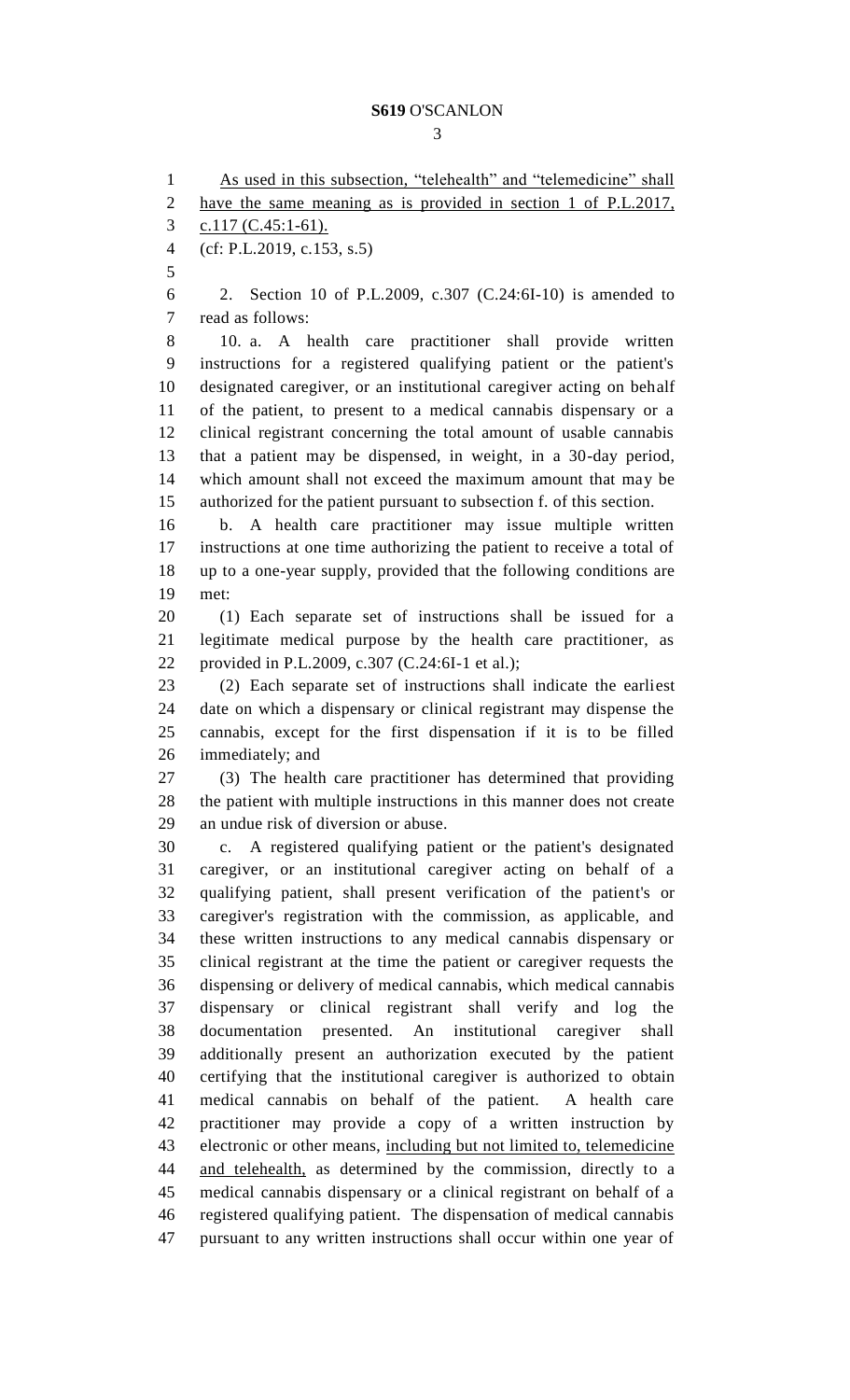the date that the instructions were written or become eligible for dispensing, whichever is later, or the instructions are void.

d. (Deleted by amendment, P.L.2019, c.153)

 e. Prior to dispensing medical cannabis to a qualifying patient, the patient's designated caregiver, or an institutional caregiver, the medical cannabis dispensary or clinical registrant shall access the system established pursuant to section 11 of P.L.2009, c.307 (C.45:1-45.1) to ascertain whether medical cannabis was dispensed to or on behalf of the patient by any medical cannabis dispensary or clinical registrant within the preceding 30 days. Upon dispensing medical cannabis to a qualifying patient, the patient's designated caregiver, or an institutional caregiver, the medical cannabis dispensary or clinical registrant shall transmit to the patient's health care practitioner information concerning the amount, strain, and form of medical cannabis that was dispensed.

 f. (1) Except as provided in paragraph (2) of this subsection, for a period of 18 months after the effective date of P.L.2019, c.153 (C.24:6I-5.1 et al.), the maximum amount of usable cannabis that a patient may be dispensed, in weight, in a 30-day period, shall be three ounces. Commencing 18 months after the effective date of P.L.2019, c.153 (C.24:6I-5.1 et al.), the maximum amount of usable cannabis that a patient may be dispensed shall be prescribed by the commission by regulation.

 (2) The monthly limits set forth in paragraph (1) of this subsection shall not apply to patients who are terminally ill or who are currently receiving hospice care through a licensed hospice, which patients may be dispensed an unlimited amount of medical cannabis. Qualifying patients who are not receiving hospice care or who are not terminally ill may petition the commission, on a form and in a manner as the commission shall require by regulation, for an exemption from the monthly limits set forth in paragraph (1) of this paragraph, which petition the commission shall approve if the commission finds that granting the exemption is necessary to meet the patient's treatment needs and is consistent with the provisions of P.L.2009, c.307 (C.24:6I-1 et al.).

 g. The commission shall establish, by regulation, curricula for health care practitioners and for staff at medical cannabis dispensaries and clinical registrants:

 (1) The curriculum for health care practitioners shall be designed to assist practitioners in counseling patients with regard to the quantity, dosing, and administration of medical cannabis as shall be appropriate to treat the patient's qualifying medical condition. Health care practitioners shall complete the curriculum as a condition of authorizing patients for the medical use of cannabis; and

 (2) The curriculum for employees of medical cannabis dispensaries and clinical registrants shall be designed to assist the employees in counseling patients with regard to determining the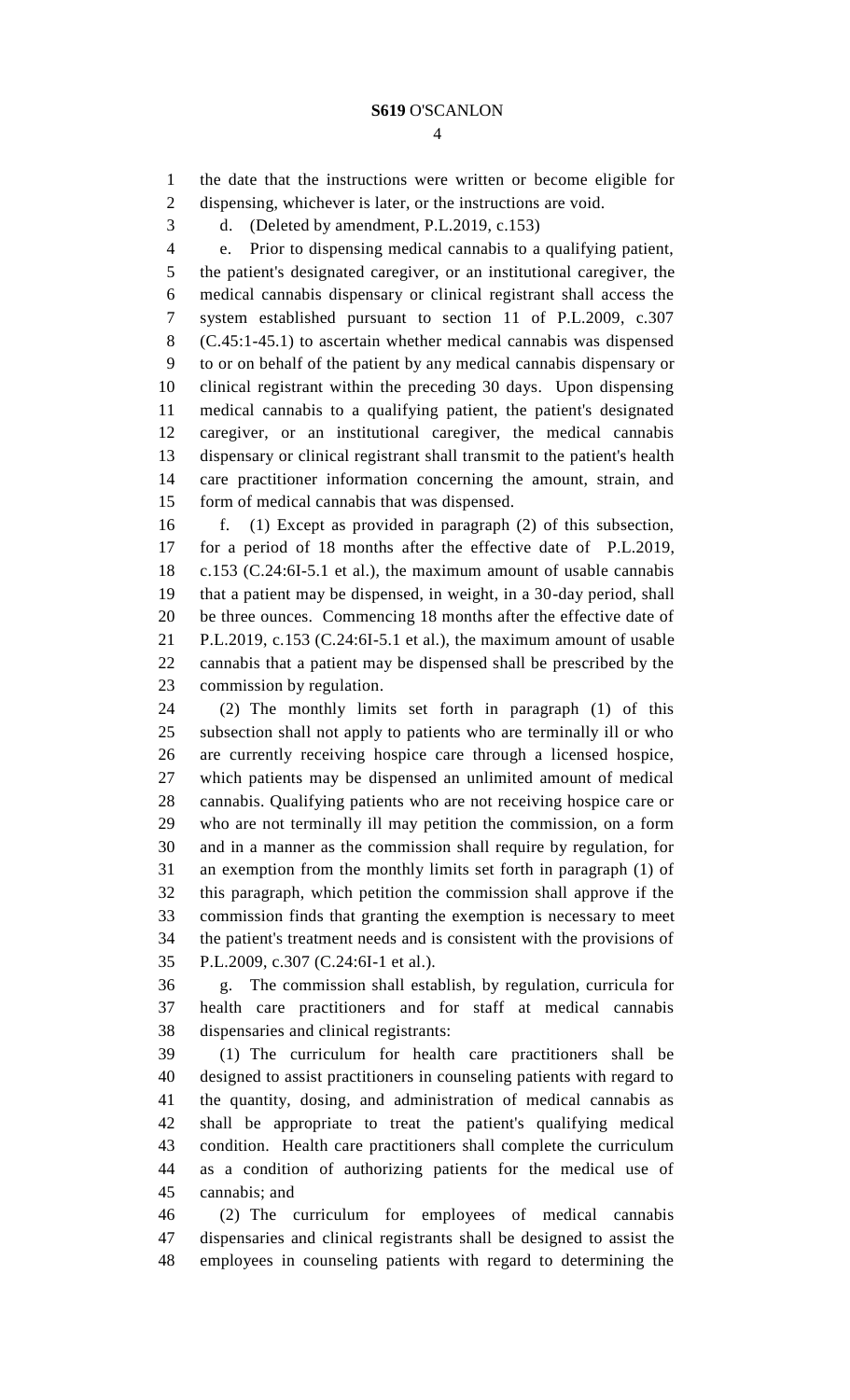strain and form of medical cannabis that is appropriate to treat the

 patient's qualifying medical condition. Employees of medical cannabis dispensaries and clinical registrants shall be required to complete the curriculum as a condition of registration with the commission. Completion of the curriculum may constitute part of the annual training required pursuant to paragraph (1) of subsection j. of section 7 of P.L.2009, c.307 (C.24:6I-7). h. Commencing July 1, 2020, the amount of the sales tax that may be imposed under the "Sales and Use Tax Act," P.L.1966, c.30 (C.54:32B-1 et seq.) on medical cannabis dispensed by a medical cannabis dispensary or clinical registrant shall not exceed four percent. Commencing July 1, 2021, the amount of the sales tax that may be imposed under the "Sales and Use Tax Act," P.L.1966, c.30 (C.54:32B-1 et seq.) on medical cannabis dispensed by a medical cannabis dispensary or clinical registrant shall not exceed two percent. Commencing July 1, 2022, medical cannabis dispensed by a medical cannabis dispensary or clinical registrant shall not be subject to any tax imposed under the "Sales and Use Tax Act," P.L.1966, c.30 (C.54:32B-1 et seq.). Any revenue collected pursuant to a tax imposed on the sale of medical cannabis under the "Sales and Use Tax Act," P.L.1966, c.30 (C.54:32B-1 et seq.), shall be exclusively appropriated to programs for the treatment of mental health and substance use disorders. i. A municipality in which a medical cannabis dispensary is located may adopt an ordinance imposing a transfer tax on any medical cannabis dispensed by the dispensary, including medical cannabis that is furnished by the dispensary to a medical cannabis handler for delivery to a registered qualifying patient or the patient's caregiver. The rate of a transfer tax established pursuant to this subsection shall be at the discretion of the municipality, except that in no case shall the rate exceed two percent of the purchase price of the medical cannabis. (cf: P.L.2019, c.153, s.18) 3. This act shall take effect immediately. STATEMENT This bill permits patients to be authorized for medical cannabis through telemedicine and telehealth and under certain circumstances. Under the bill, for 270 days following the date of the bill's enactment, a health care practitioner may authorize a patient who is a child, resident of a long-term care facility, developmentally